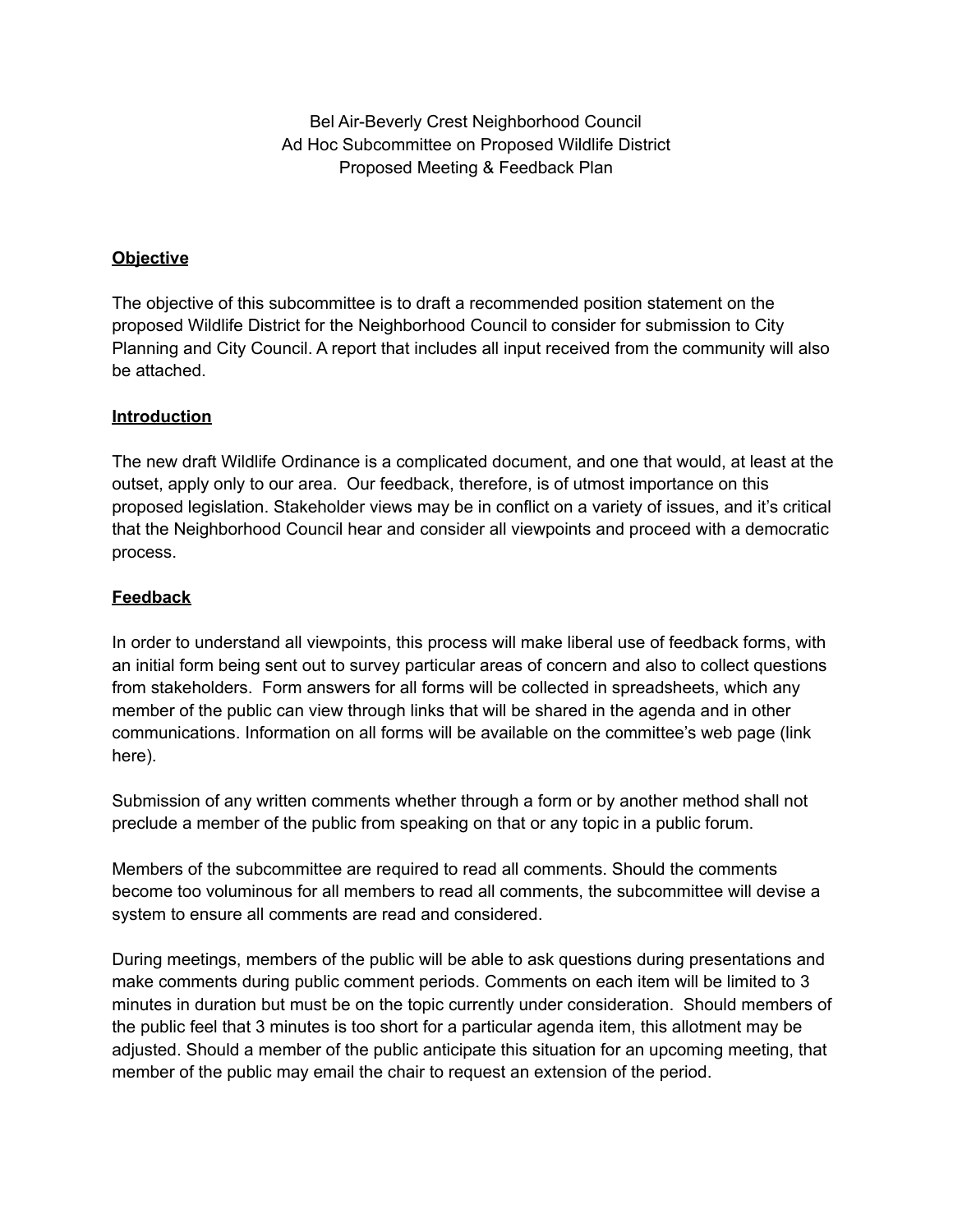# **Considering the Ordinance**

The ordinance will be broken down into component sections. Each section will be presented and explained. Questions will be taken from members of the public and then from committee members.

Following completion of the question period, public comment on the section will be taken. Members of the public will not be interrupted when comment is being made nor will public comment be discussed or addressed while the public comment period is continuing. Once public comment is complete, the committee will discuss the section and either a motion will be made relative to comment on this section or there may be a determination that further clarification is necessary. If a member of the public feels that the committee is making an error with respect to a fact important to the discussion, the member of the public use the raise hand function to correct the error.

For certain sections, particularly those related to wildlife and ridgeline resource areas, the regulations will be considered as they relate to different lot configurations.

# **Meeting Plan**

Meetings will generally be held at 5:30 pm on Thursdays, though this may be adjusted depending on the pace of progress. No meetings will be held between June 3 and June 18. Meetings should generally be one hour in duration with one possible 30 minute extensions unless otherwise noted.

Following is the provisional meeting plan and relies on expected areas of concern. This schedule is subject to adjustment at any time.

- Meeting 1 Adopt feedback and meeting plans
- Meetings 2-4 Consider Ordinance Section E & District-Wide Regulations
- Meeting 5 Consider Wildlife Resource Regulations
- Meeting 6 Consider Ridgeline Regulations
- Meeting 7 Consider Review Procedures & Review Maps
- Meeting 8 Reconsiderations, Review & Adopt Comments

The following meetings will be scheduled but are not part of the sequence:

Meeting A – Meeting with staff biologist to discuss science behind proposed measures. Meeting B – Meet with City Planning and City Attorney representatives to clarify application of ordinance and answer any questions.

### **Communication**